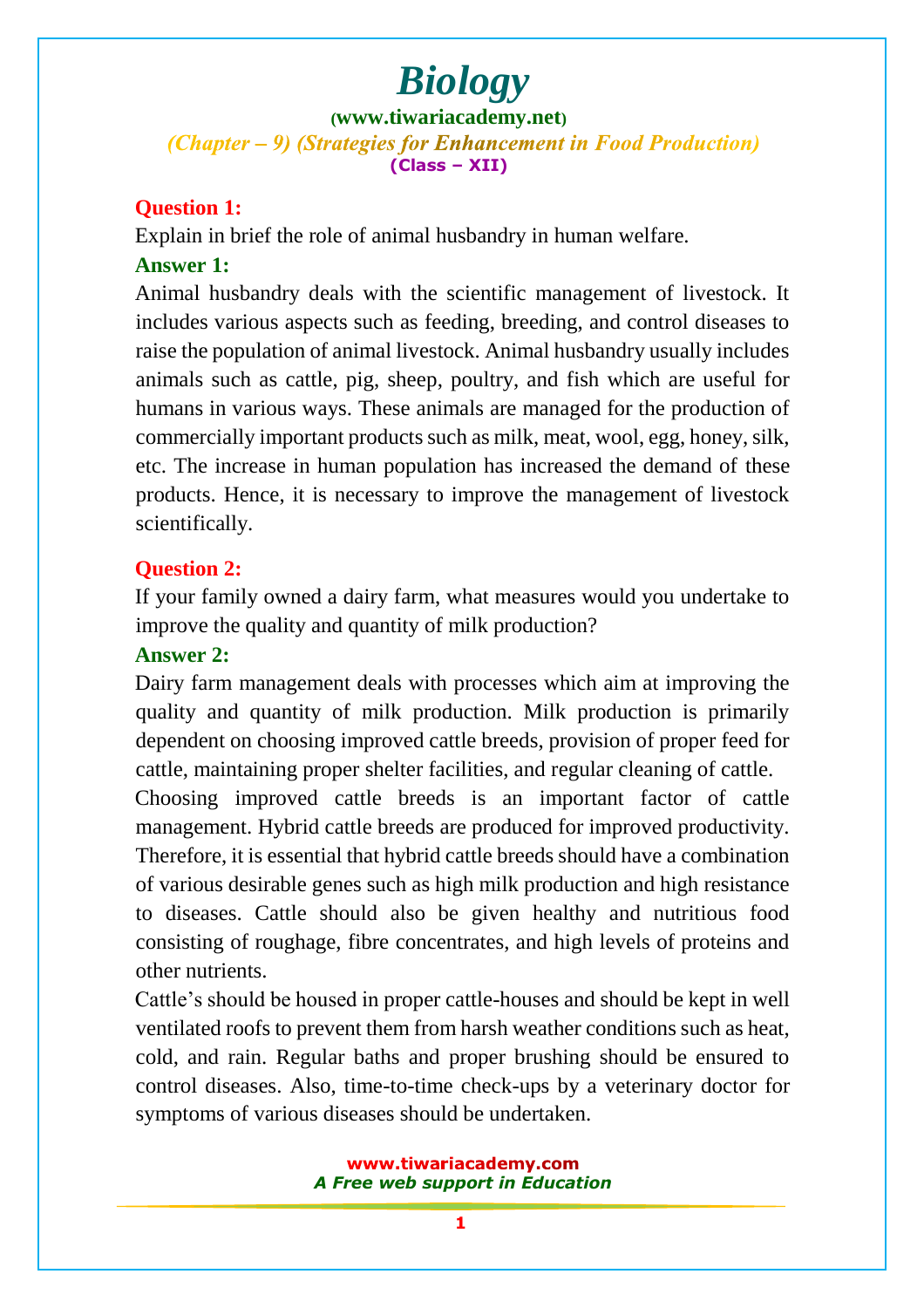#### **([www.tiwariacademy.net](http://www.tiwariacademy.net/))** (Chapter – 9) (Strategies for Enhancement in Food Production)

**(Class – XII)**

## **Question 3:**

What is meant by the term 'breed'? What are the objectives of animal breeding?

### **Answer 3:**

A breed is a special variety of animals within a species. It is similar in most characters such as general appearance, size, configuration, and features with other members of the same species. Jersey and Brown Swiss are examples of foreign breeds of cattle. These two varieties of cattle have the ability to produce abundant quantities of milk. This milk is very nutritious with high protein content.

### **Objectives of animal breeding**

- $\triangleright$  To increase the yield of animals.
- $\triangleright$  To improve the desirable qualities of the animal produce.
- $\triangleright$  To produce disease-resistant varieties of animals.

### **Question 4:**

Name the methods employed in animal breeding. According to you which one of the methods is best? Why?

### **Answer 4:**

Animal breeding is the method of mating closely related individuals. There are several methods employed in animals breeding, which can be classified into the following categories:

**(a)** Natural methods of breeding include inbreeding and out-breeding. Breeding between animals of the same breed is known as inbreeding, while breeding between animals of different breeds is known as out-breeding. Outbreeding of animals is of three types:

- $\triangleright$  Out-[crossing: In this type of out-breeding, the mating of anim](www.tiwariacademy.com)als occurs within the same breed. Thus, they have no common ancestors up to the last 4-5 generations.
- $\triangleright$  Cross-breeding: In this type of out-breeding, the mating occurs between different breeds of the same species, thereby producing a hybrid.
- Interspecific hybridization: In this type of out-breeding, the mating occurs between different species.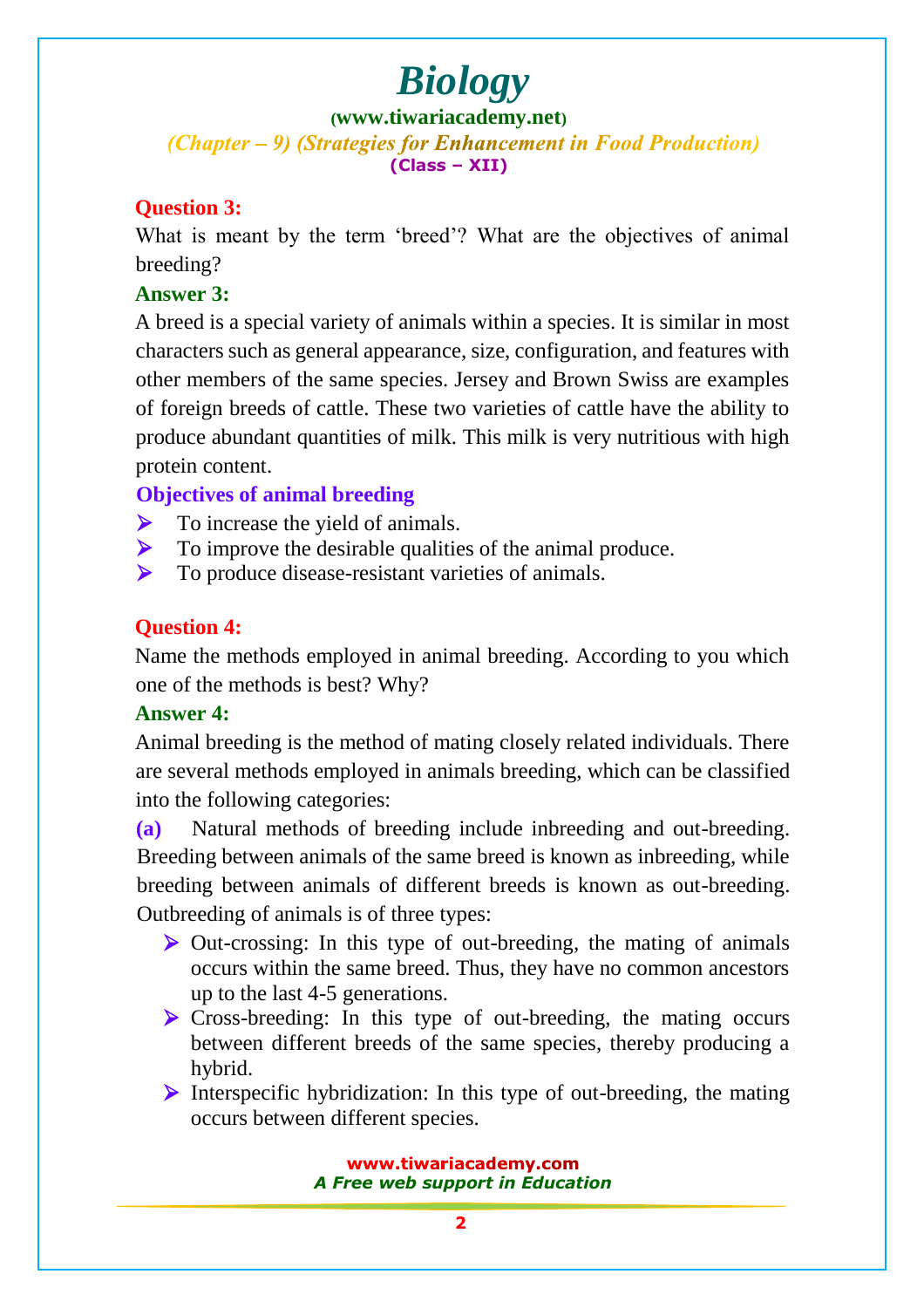#### **([www.tiwariacademy.net](http://www.tiwariacademy.net/))**

#### (Chapter – 9) (Strategies for Enhancement in Food Production) **(Class – XII)**

**(b)** Artificial methods of breeding include modern techniques of breeding. It involves controlled breeding experiments, which are of two types:

- Artificial insemination: It is a process of introducing the semen (collected from the male) into the oviduct or the uterus of the female body by the breeder. This method of breeding helps the breeder overcome certain problems faced in abnormal mating.
- $\triangleright$  Multiple ovulation embryo technology (MOET): It is a technique for cattle improvement in which super-ovulation is induced by a hormone injection[. Then, fertilization is achieved by a](www.tiwariacademy.com)rtificial insemination and early embryos are collected. Each of these embryos are then transplanted into the surrogate mother for further development of the embryo.

The best method to carry out animal breeding is the artificial method of breeding, which includes artificial insemination and MOET technology. These technologies are scientific in nature. They help overcome problems of normal mating and have a high success rate of crossing between mature males and females. Also, it ensures the production of hybrids with the desired qualities. This method is highly economical as a small amount of semen from the male can be used to inseminate several cattle.

#### **Question 5:**

What is apiculture? How is it important in our lives?

### **Answer 5:**

Apiculture is the practice of bee-keeping for the production of various products such as honey, bee's wax, etc. Honey is a highly nutritious food source and is used as an indigenous system of medicines. It is useful in the treatment o[f many disorders such as cold, flu, and dysent](www.tiwariacademy.com)ery. Other commercial products obtained from honey bees include bee's wax and bee pollen. Bee's wax is used for making cosmetics, polishes, and is even used in several medicinal preparations. Therefore, to meet the increasing demand of honey, people have started practicing bee-keeping on a large scale. It has become an income generating activity for farmers since it requires a low investment and is labour intensive.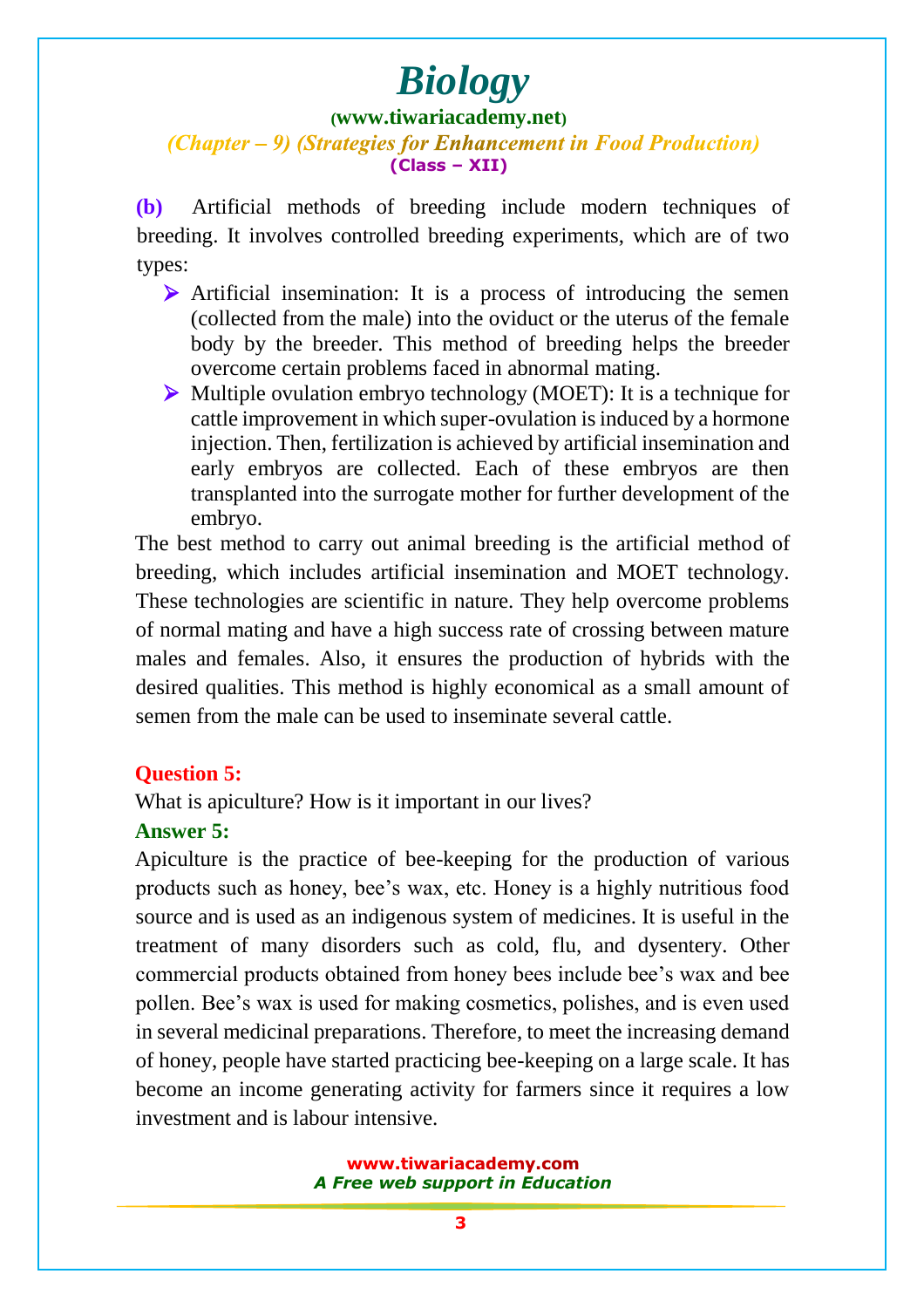**([www.tiwariacademy.net](http://www.tiwariacademy.net/))** (Chapter – 9) (Strategies for Enhancement in Food Production) **(Class – XII)**

#### **Question 6:**

Discuss the role of fishery in enhancement of food production.

#### **Answer 6:**

Fishery is an industry which deals with catching, processing, and marketing of fishes and other aquatic animals that have a high economic value. Some comm[ercially important aquatic animals are prawns crabs, oysters, lob](www.tiwariacademy.com)sters, and octopus. Fisheries play an important role in the Indian economy. This is because a large part of the Indian population is dependent on fishes as a source of food, which is both cheap and high in animal protein. A Fishery is an employment generating industry especially for people staying in the coastal areas. Both fresh water fishes (such as Catla, Rohu, etc) and marine fishes (such as tuna, mackerel pomfret, etc.) are of high economic value.

### **Question 7:**

Briefly describe various steps involved in plant breeding.

#### **Answer 7:**

Plant breeding is the process in which two genetically dissimilar varieties are purposely crossed to produce a new hybrid variety. As a result, characteristics from both parents can be obtained in the hybrid plant variety. Thus, it involves the production of a new variety with the desired characteristics such as resistance to diseases, climatic adaptability, and better productivity. The various steps involved in plant breeding are as follows:

- $\triangleright$  Collection of genetic variability: Genetic variability from various wild rela[tives of the cultivated species are collected to main](www.tiwariacademy.com)tain the genetic diversity of a species. The entire collection of the diverse alleles of a gene in a crop is called the germplasm collection.
- Evaluation of germplasm and selection of parents: The germplasm collected is then evaluated for the desirable genes. The selected plants with the desired genes are then used as parents in plant breeding experiments and are multiplied by the process of hybridization.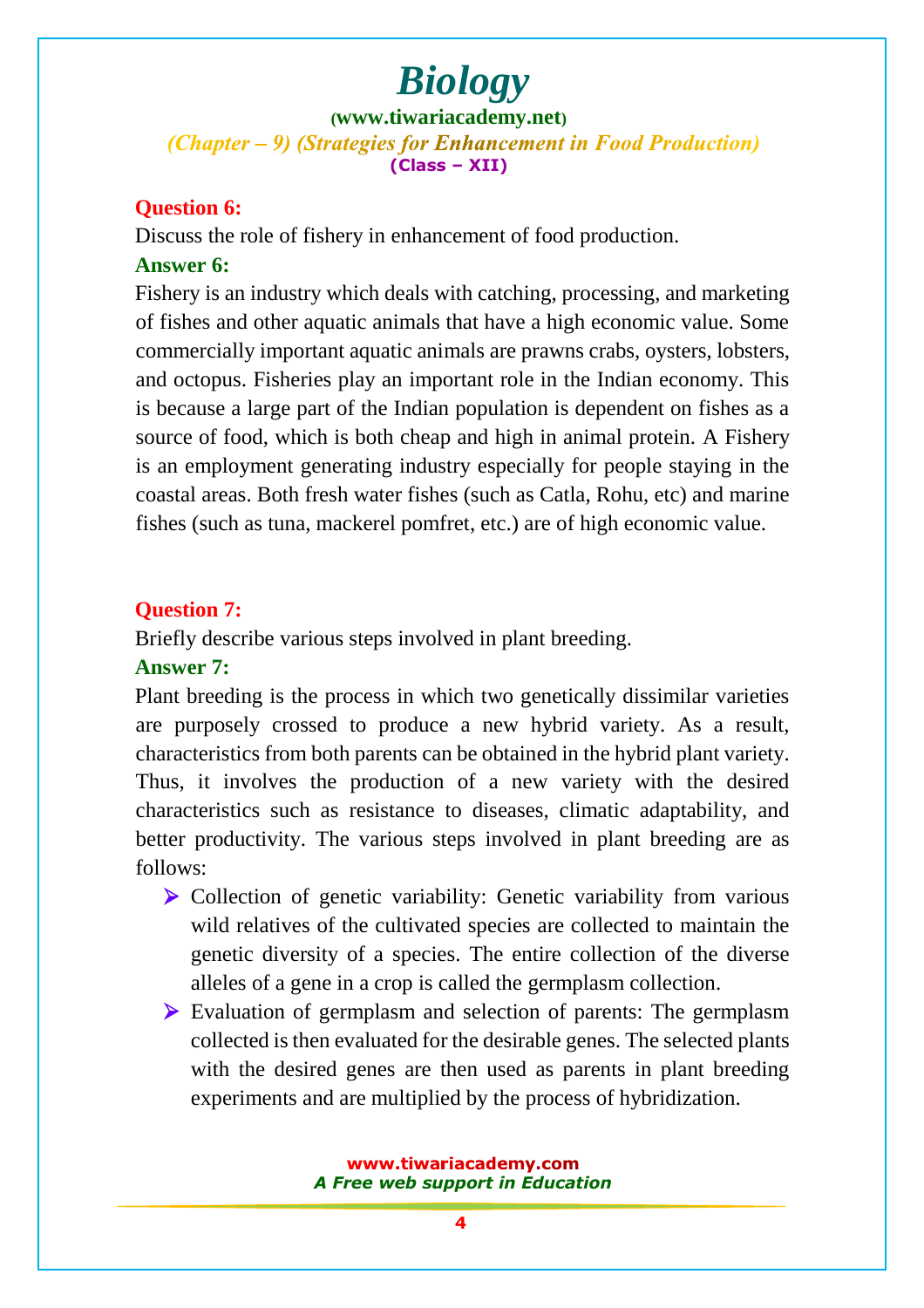#### **([www.tiwariacademy.net](http://www.tiwariacademy.net/))**

#### (Chapter – 9) (Strategies for Enhancement in Food Production) **(Class – XII)**

- Cross-hybridization between selected parents: The next step in plant breeding is to combine the desirable characters present in two different parents to produce hybrids. It is a tedious job as one has to ens[ure that the pollen grains collected from the](www.tiwariacademy.com) male parent reach the stigma of the female parent.
- $\triangleright$  Selection of superior hybrids: The progenies of the hybrids having the desired characteristics are selected through scientific evaluation. The selected progenies are then self-pollinated for several generations to ensure homozygosity.
- Example 1 Testing, release, and commercialization of new cultivars: The selected progenies are evaluated for characters such as yield, resistance to diseases, performance, etc. by growing them in research fields for at least three growing seasons in different parts of the country. After thorough testing and evaluation, the selected varieties are given to the farmers for growing in fields for a large-scale production.

#### **Question 8:**

Explain what is meant by biofortification.

#### **Answer 8:**

Biofortification is a process of breeding crops with higher levels of vitamins, minerals, proteins, and fat content. This method is employed to improve public health. Breeding of crops with improved nutritional quality is undertaken to improve the content of proteins, oil, vitamins, minerals, and micro-nutrients in [crops. It is also undertaken to upgrade the qu](www.tiwariacademy.com)ality of oil and proteins. An example of this is a wheat variety known as Atlas 66, which has high protein content in comparison to the existing wheat. In addition, there are several other improved varieties of crop plants such as rice, carrots, spinach etc. which have more nutritious value and more nutrients than the existing varieties.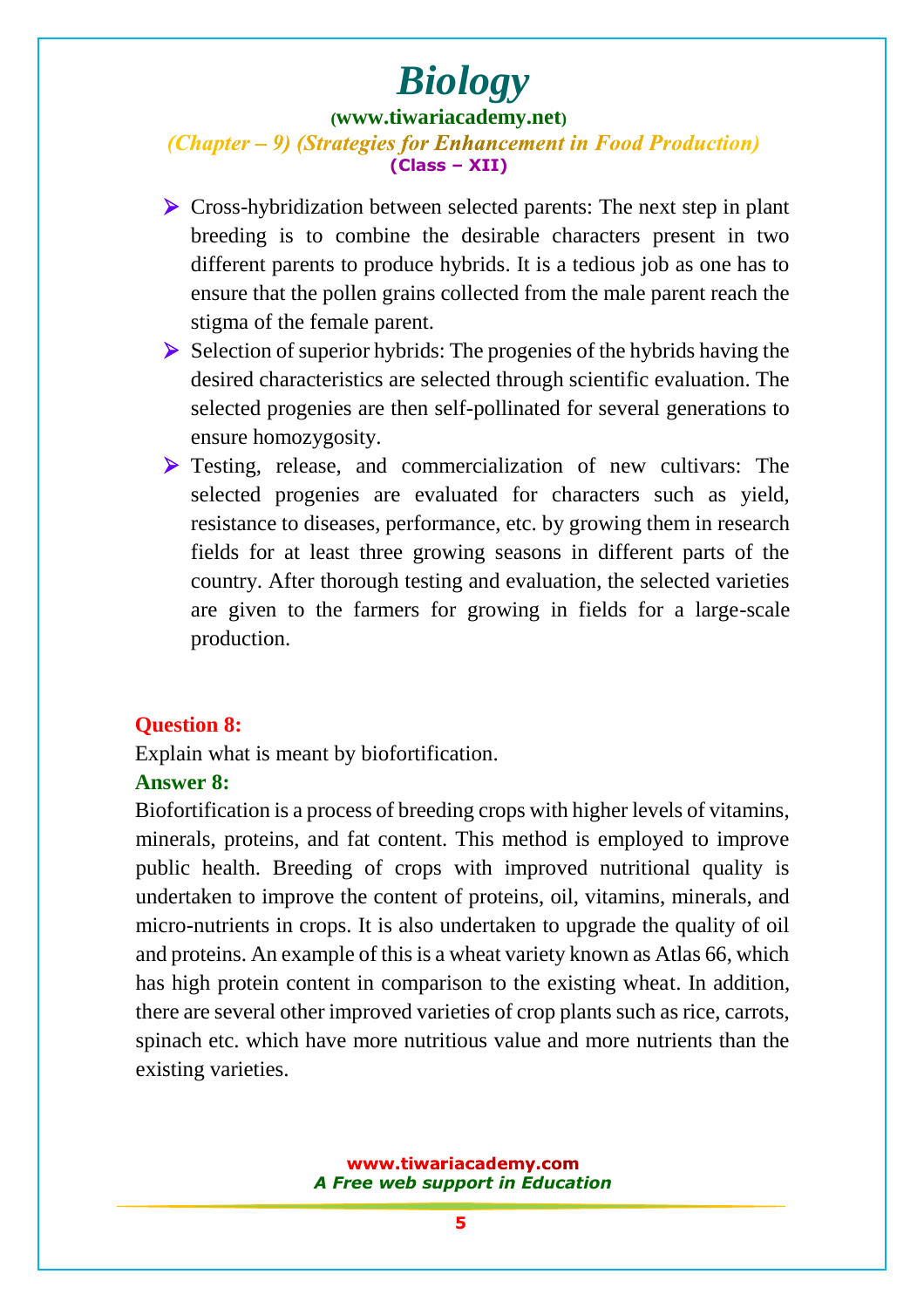**([www.tiwariacademy.net](http://www.tiwariacademy.net/))** (Chapter – 9) (Strategies for Enhancement in Food Production) **(Class – XII)**

### **Question 9:**

Which part of the plant is best suited for making virus-free plants and why? **Answer 9:**

Apical and axillary meristems of plants is used for making virus-free plants. In a disease[d plant, only this region is not infe](www.tiwariacademy.com)cted by the virus as compared to the rest of the plant region. Hence, the scientists remove axillary and apical meristems of the diseased plant and grow it *in vitro* to obtain a disease-free and healthy plant.

Virus-free plants of banana, sugarcane, and potato have been obtained using this method by scientists.

### **Question 10:**

What is the major advantage of producing plants by micropropagation?

#### **Answer 10:**

Micropropagation is a method of producing new plants in a short duration using plant tissue culture.

Some major advantages of micropropagation are as follows:

- Micropropagation helps in the propagation of a large number of plants in a short span of time.
- The plants [produced are identical to th](www.tiwariacademy.com)e mother plant.
- $\triangleright$  It leads to the production of healthier plantlets, which exhibit better disease-resisting powers.

### **Question 11:**

Find out what the various components of the medium used for propagation of explants *in vitro* are?

#### **Answer 11:**

The major components of medium used for propagation of explants *in vitro*  are carbon sources such as sucrose, inorganic salts, vitamins, amino acids, water, *agar-agar*, and certain growth hormones such as auxins and gibberellins.